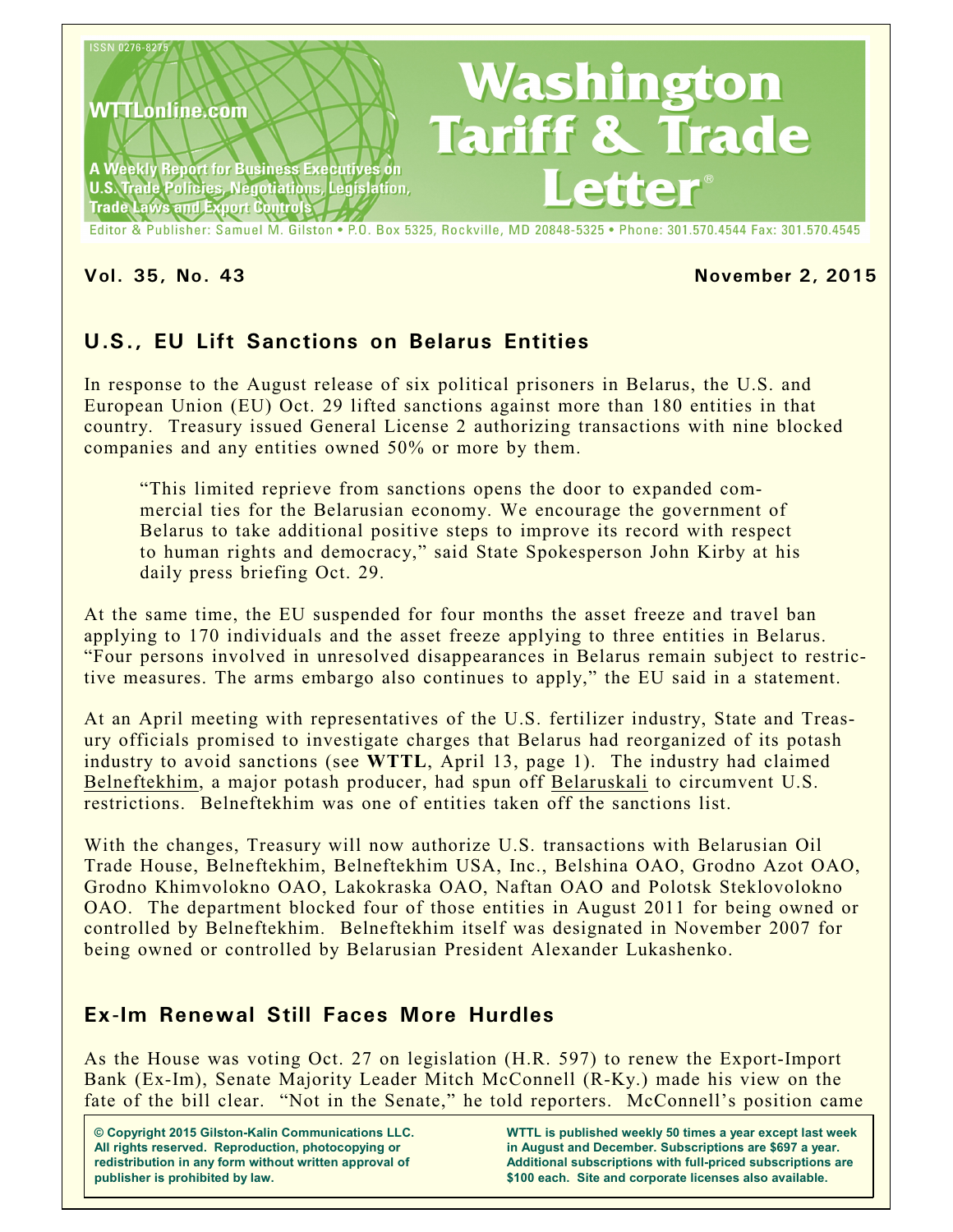as a majority (127) of House Republicans joined Democrats (186) to pass the bank measure by a vote of 313-118. McConnell has "made it pretty clear he's not going to bring up the individual bill that passed the House," Senate Republican Conference Chair John Thune (R-S.D.) told reporters later. If Ex-Im supporters want a vote "they should do it in a conference committee on the highway bill. I think that's probably for Ex-Im supporters at this point the best path forward," he added.

"I'm talking about the bigger, long-term highway bill, the three-year deal which passed the Senate," Thune said. "If it comes out of the conference fairly intact I would guess there would be substantial support for it," he said. A short-term extension of highway and transportation funding is set to expire Nov. 20. "Hopefully by then the House and Senate will work out the differences between the two highway bills and we can get it reported back. It's just a function of taking it up on the floor," Thune said.

Senator Heidi Heitkamp (D-N.D.), who sponsored separate Ex-Im legislation (S. 819) in the Senate, disagreed with the need to attach the bank's renewal to a transportation bill. "I've said all along that we don't have to attach this to anything. We've got the votes to pass it. When this bill comes over we anticipate it to be Rule 14, so it doesn't get reassigned to committee, it will just stay at the desk," she told WTTL.

"We get [the bill] off the desk by persuading people that we are losing American jobs today," she added. "Everyone talks about a vehicle. We have a vehicle. It's the bill. It has almost a super majority in the House supporting it. We have 64 senators who support it," Heitkamp told WTTL in an exclusive interview.

The House vote on the measure sponsored by Rep. Stephen Fincher (R-Tenn.) drew more GOP votes than his discharge petition, which forced the House to take up his measure (see **WTTL**, Oct. 12, page 10). While then-Ways and Means Committee Chairman and now-Speaker Paul Ryan (R-Wis.) voted against it, half the Republicans on Ways and Mean voted for the bill, including three members vying to succeed Ryan as chairman, Reps. Kevin Brady (Texas), Devin Nunes (Calif.) and Pat Tiberi (Ohio).

"This is a profound debate we are having. It is about what kind of economy we are going to have," Ryan said during the floor debate on the measure. "The biggest beneficiaries of this bank, two-thirds of their money goes to ten companies and 40 percent goes to one company," he said. "The other excuse, Mr. Speaker, that I just don't buy is that other countries do this and so should we. We shouldn't acquire other countries' bad habits. We should be leading by example. We should be exporting democratic capitalism, not crony capitalism," Ryan declared.

"Getting the bill to the floor for this historic vote is about something the country also needs more of, and that is bipartisanship," said Rep. Gwen Moore (D-Wis.), ranking member of the Financial Services Committee's monetary policy and trade subcommittee. "I am very distressed, Mr. Speaker, to continue to hear the debate that somehow the financing of the Export-Import Bank is contributing to the welfare state and that, if we are to tackle the social welfare programs under Social Security, we have got to get rid of this corporate welfare," she told the House. "I am distressed to continue to hear that defeating the Export-Import Bank is a backdoor approach to ending Social Security," she added. "If you listen very carefully, colleagues, you are going to hear this over and over again," Moore said.

> **© Copyright 2015 Gilston-Kalin Communications LLC. All rights reserved. Reproduction, photocopying or redistribution in any form without approval of publisher is prohibited by law.**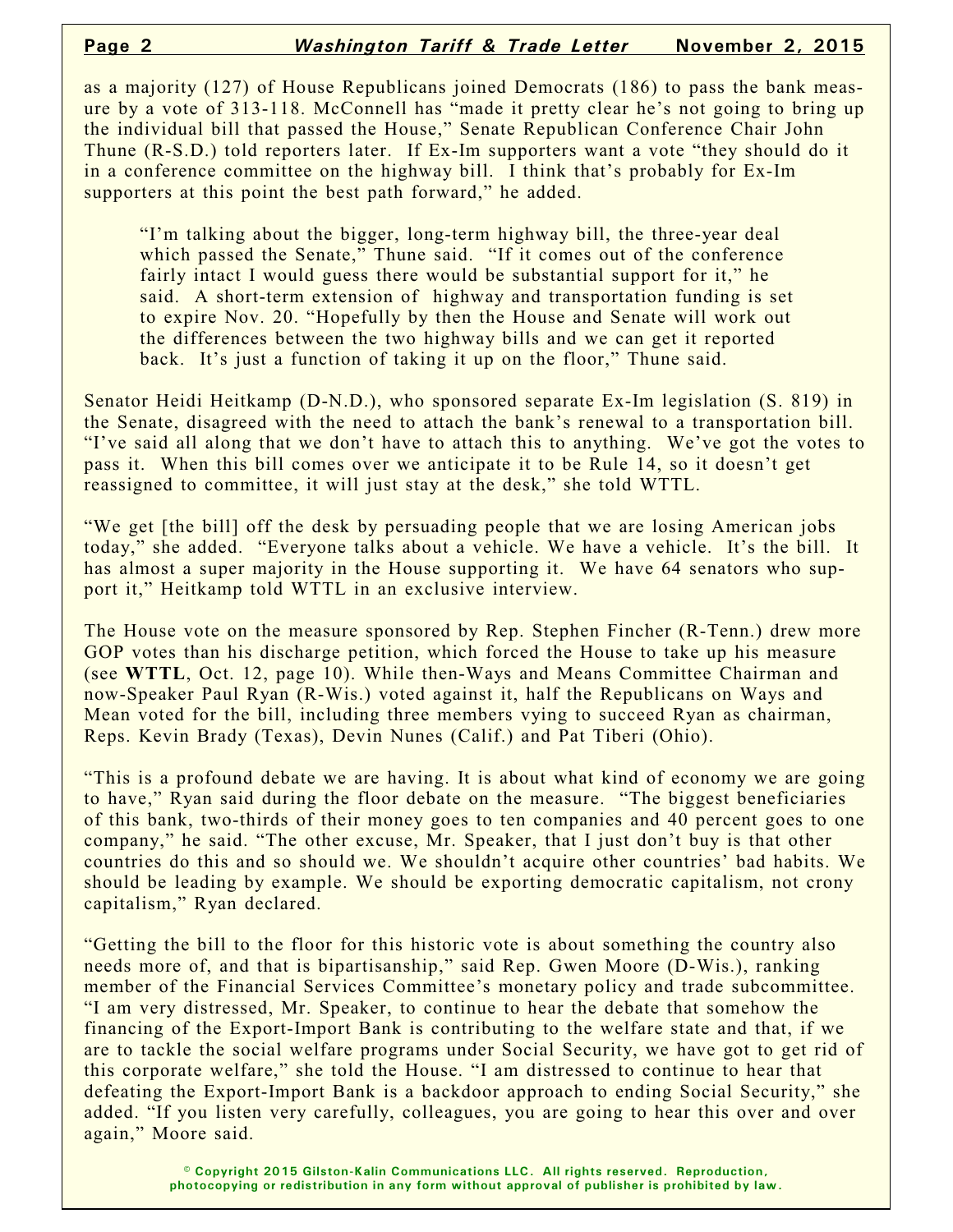## **Officials Resist Call to Renegotiate Wassenaar Cyber Rules**

U.S. officials disagree with industry on whether to ask the Wassenaar Arrangement to revise its controversial rules on cybersecurity technology. While industry seems united in its recommendation to go back to the regime, some officials feel it would be embarrassing to renegotiate the agreement on these products, since the U.S. hasn't implemented it yet and other members, particularly in the European Union (EU), have already put the rules in place without incident.

Interagency agreement on whether to take the issue to Wassenaar would need to be ready by the week of Nov. 2 to get on the regime's 2016 agenda, one source told WTTL. Although a late submission is possible, any longer delay could keep the issue unresolved until 2017 (see **WTTL**, Aug. 17, page 1). So far there is no interagency agreement.

If the administration decides not to go back to Wassenaar, one option would be to add license exceptions to a revised implementing regulation. Such exceptions could include intra-company transfers or exports to allies, industry has suggested. The United Kingdoms (UK) allows license-free exports of these products within the EU and a streamlined licensing process for exports to Australia, Canada, Japan, New Zealand, Norway, Switzerland and the U.S. This policy could put U.S. companies that face higher export licensing barriers at a disadvantage to their EU competitors.

Complicating a decision are 250 mostly negative public comments BIS received on the May 20 proposed rule. If that weren't enough, the agency held the second of three open sessions to hear more public presentations on the topic at its Information Systems Technical Advisory Committee (ISTAC) meeting Oct. 28. Although BIS said the meeting was supposed to focus on the definition of "intrusion software" and items under Export Control Classification Numbers (ECCNs) 4A005 and 4D004, many speakers at the ISTAC meetings went off-script.

Katie Moussouris of Hacker One described scenarios where getting export licenses for the transfer of this technology would be untenable if not impossible. For example, the global Heartbleed virus "required not just a fix, but also a controlled dissemination of the fix information to multiple vendors in order to distribute the patch and apply the patch all at once to protect the Internet," she said.

"In essence, there's no way for you to know ahead of time who you might need to coordinate with and in what country they may reside when some kind of issue takes place. Unfortunately, that type of issue is happening more and more frequently," she explained. "So the interference of having to potentially navigate export controls restrictions on top of having to deal with the mechanics of a complex synchronized vulnerability disclosure that is vendor to vendor at that point… that kind of complexity is going to impede and essentially break the ability of the Internet to defend itself," Moussouris noted.

Cristin Goodwin of Microsoft questioned whether an export control regulation is the right starting place to manage the dissemination of this type of technology, rather than criminal or civil laws. She also cited the problem of deemed exports, noting the multinational makeup of security teams at her company. In many cases, she told ISTAC, Microsoft sends mixed national teams "to create that very product or service or security response, and they're going to be dispatched to customers around the world or they're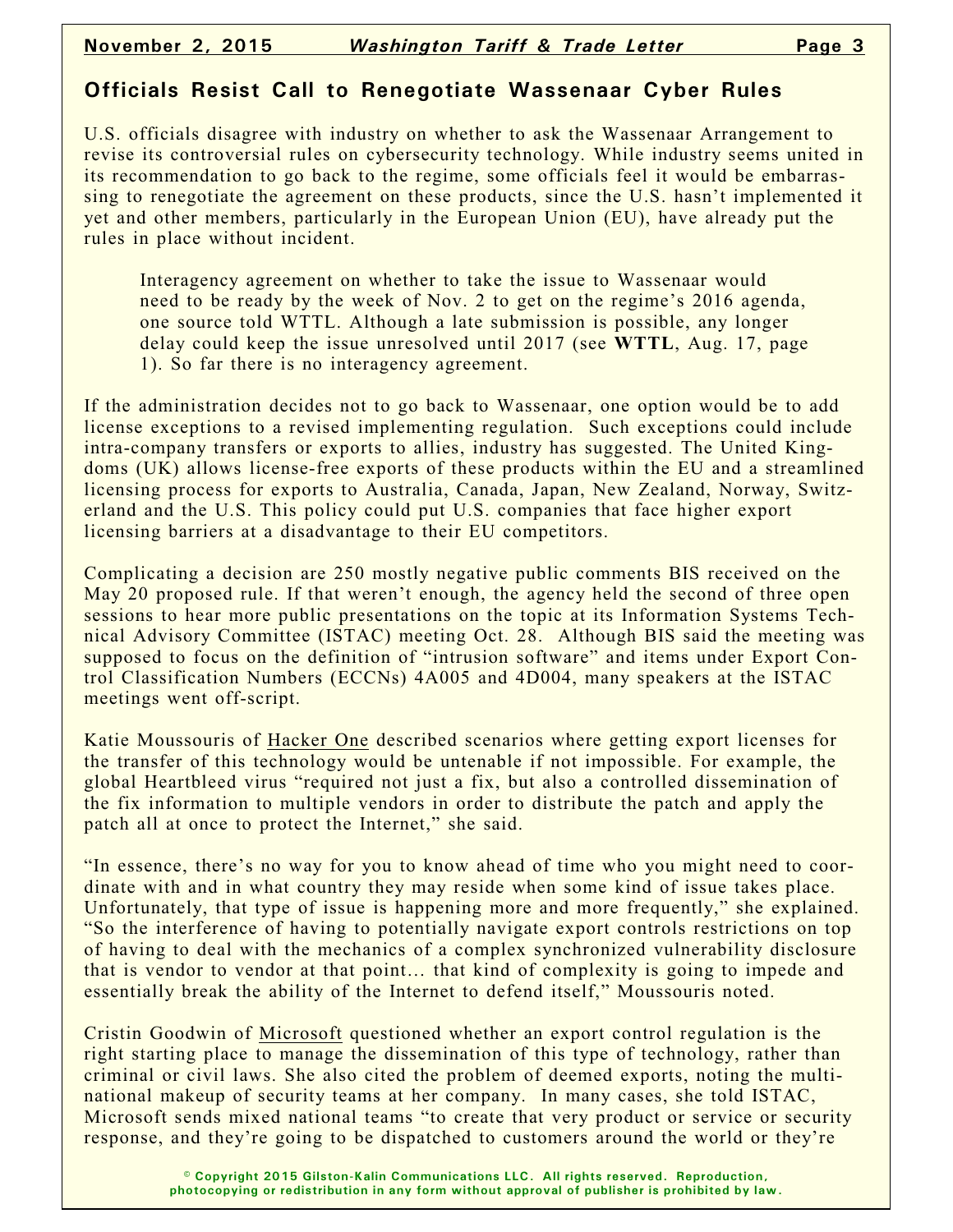going to go in aid of an allied government or an U.S. government customer." Concern about export controls on cyber products also was raised at the Oct. 29 meeting of State's Defense Trade Advisory Group (DTAG). Although State did not need to propose any changes to the U.S. Munitions List (USML) to implement the new Wassenaar controls, DTAG members said they were worried about implementation of existing controls in USML Category XI.b, which covers electronic products used for intelligence and surveillance. State officials said they were still grappling with the issue.

#### **Azevedo to Add Legal Staff to Speed Dispute Handling**

Any Washington trade lawyer who wants to work in Geneva should contract the World Trade Organization (WTO), which will be increasing its legal staff to address the heavy workload in dispute-settlement cases and complaints about the slowdown in the process. At the Oct. 28 meeting of the WTO Dispute-Settlement Body (DSB), WTO Director-General Roberto Azevedo said he will shift three lawyers working in other parts of the WTO to the dispute-settlement staff and hire 15 new lawyers for the division.

Complaints about delays in the dispute-settlement process, in creating panels and the pace of panel work, have been building for over the last year (see **WTTL**, Oct. 5, page 1). "Our dispute settlement system is highly efficient — and remains faster than other international adjudicatory systems the world over. Nevertheless, we can do better," Azevedo told the DSB, according to his prepared statement.

He conceded it is difficult to attract lawyers to work at the WTO. "As you know, this is a specialized area of practice. People with the knowledge and experience required to lead teams supporting WTO dispute settlement panels are hard to find," he said.

Azevedo noted that the number of disputes being handled by the WTO has increased and isn't likely to subside. "2015 has turned out to be the busiest period on record with 30 active panels per month, on average," he said. Currently, there are 19 panels or arbitrations in the system, including 12 dealing with trade remedies and seven in other areas. There are also three appeals underway and two arbitrations. In addition there are 11 panels being composed. "Since I spoke to the DSB last September we have received 17 new requests for consultations," he added.

"Through our recent actions on resource reallocation and recruitment, we are likely to shorten the waiting periods for rules cases in the current queue by several months," he promised. "My aim is to have all the cases in the current queue underway by April next year. Whether this will be possible depends on several elements. And we cannot eliminate the possibility of having a new queue of cases between now and then if many new panels are established in the meantime," he stated.

The director-general also addressed complaints that some cases are getting preferential treatment and handled more quickly, as well as concerns that members aren't being informed about the status of their cases. "I have said it before — but let me say it again: there has not been and there will not be any favouritism," he asserted. "No one is permitted to jump the relevant queue. There are no exceptions," he declared. To inform members better about the status of cases, Azevedo said the WTO secretariat will post on the WTO website two lists of panels, one with trade remedies and the other with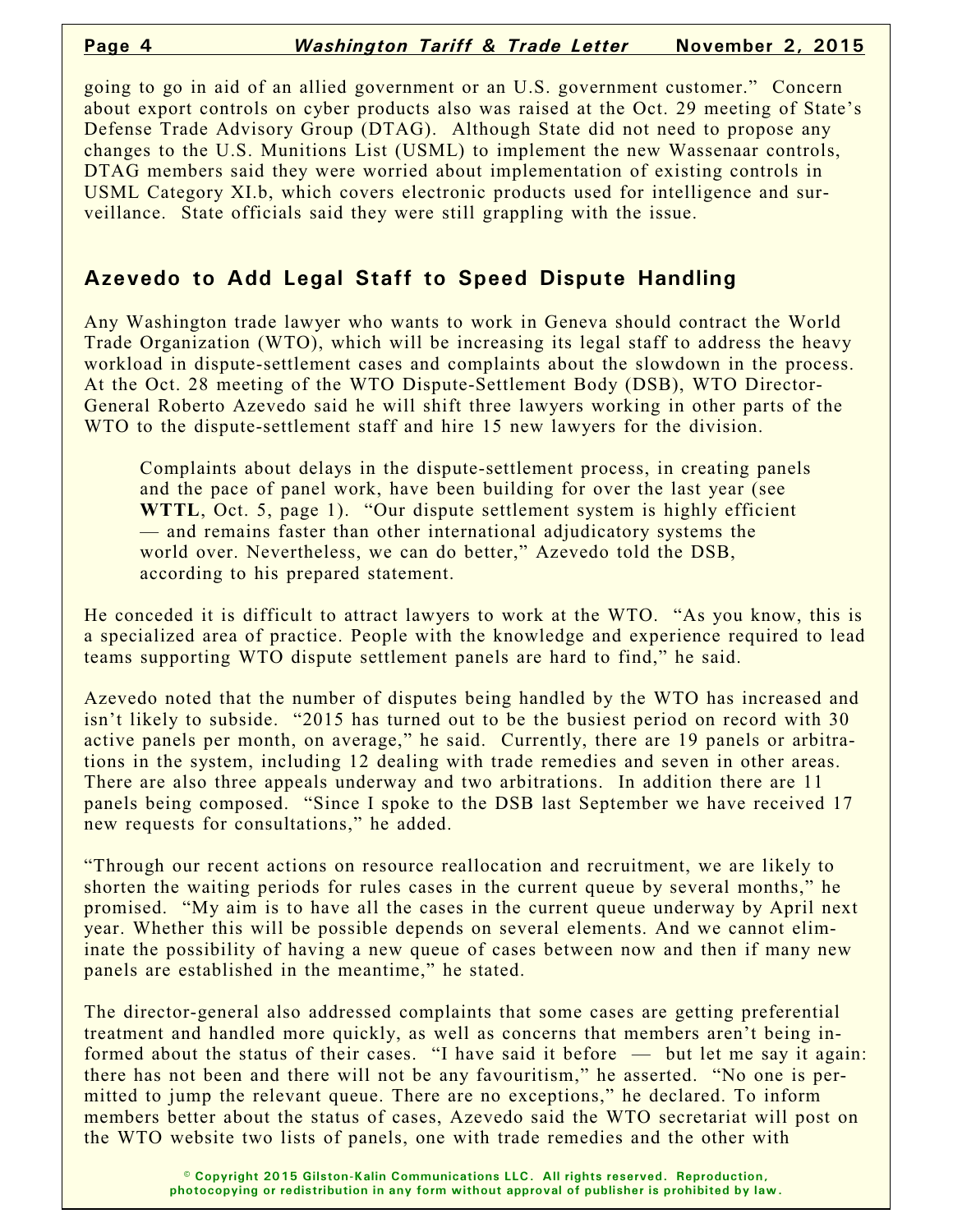non-trade remedies disputes, that have been composed and set down in a queue by date of composition. "We will also post a list of panels that have been established but have not yet been composed," he said. Information on Appellate Body cases also will be posted on the website. "To be clear, this information is already available on the website. But we are going to present it in a more organized, user-friendly manner," he said.

In another step, Azevedo appointed Deputy Director-General Karl Brauner to consult with delegations to gather views on improving the functioning of the system. "I appreciate the thoughts that you have already shared on this issue, and I am keen to hear your ideas," Azevedo said.

#### **BIS Won't Give Green Light for Machine Tool Sales to China**

U.S. machine tool manufacturers that want to get a piece of the business for constructing China's first commercial airliner won't get advance assurances from the Bureau of Industry and Security (BIS) that their license applications for such sales will be approved or approved quickly. "With something this complicated, with this country, with these items, we just can't give you an abstract answer. It's just not going to happen," BIS Assistant Secretary Kevin Wolf told the agency's Material Processing Equipment Technical Advisory Committee (MPETAC) Oct. 27.

Wolf sat through a committee presentation on plans the Commercial Aircraft Corporation of China (COMEC) has for constructing the C929 commercial aircraft, a 290-seat plane that would compete with Boeing's 787. COMEC has recently requested bids for composite tape and tow placement machines for use in constructing parts of the plane, including its fuselage. MPETAC members voiced concern that they could lose out on these contracts to European competitors that can get export licenses approved more quickly than they can through BIS.

The ability to get a license and how long it will take are often the first questions the Chinese ask U.S. machine tool firms when discussing this equipment, noted MPETAC Chairman Michael Reese, sales director at Ingersoll Machine Tools. Wolf said he was aware of those questions and sympathetic about the problems U.S. firms face in China, but U.S. agencies need to know about the end-use and end-users of the equipment. "Trust me, when we review these license applications going to China, Russia or any other country and where they are in doubt or take a long time or ultimately are denied, it's generally going to be a function of an end-use or an end-user that is not appropriate," he said.

"There will never be a situation where I can tell you that all items of X going to China or Russia or Brazil or India or going to any other country will be approved always, because that's why we have a license requirement to stop the transaction and give the government a chance to vet the end-use and end-user," Wolf explained. "What's driving this, to be blunt, is the risk of diversion to military or missile or UAV [unmanned aerial vehicles] programs in these two countries is high," he said about China and Russia.

Wolf advised companies to submit a license application to get a definitive answer from BIS. "There are too many parts of the government involved with interests, and there are too many related issues they're after. There's too much intel that needs to be mined,"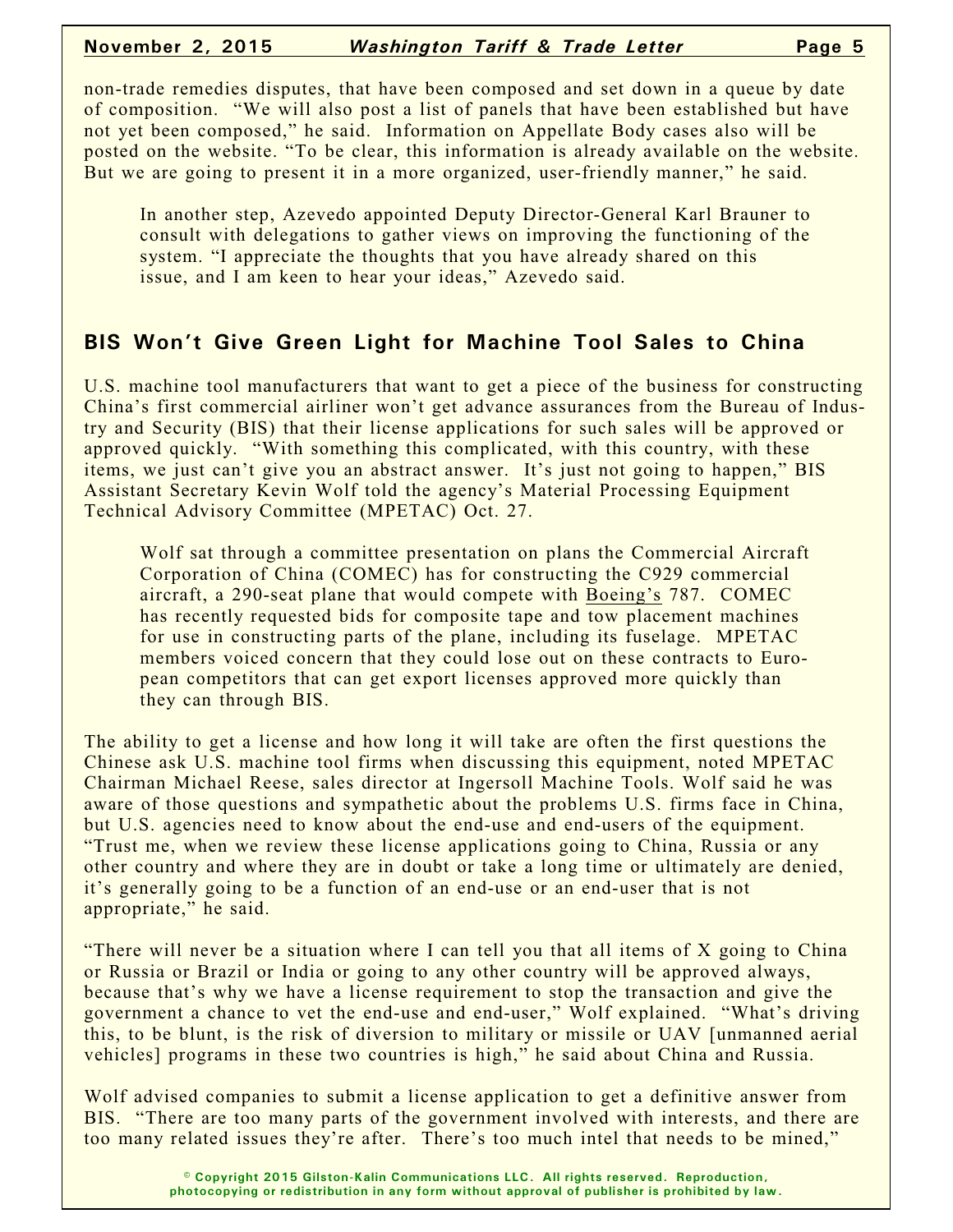Wolf said. "In order to be able to force a decision, companies just need to get the damn application in and then we can have it as a pivot point that gets us on a schedule and process to review the end-use and end-user and related intel," he added.

U.S. machine tool firms that have been hurt by past U.S. export controls are concerned that foreign competitors, particularly in Europe, will win the first contracts with COMEC for the C929 and lock them out of future sales. Germany's MAG IAS Gmbh. has already received a license and shipped a gantry tape layer to COMEC.

France's Coriolis has sold a tow placement machine to China. Other European firms likely to be in the bidding are France's Five Forest, Germany's Brotie, Spain's MTorres and Macedonia's Microsam. It may take COMEC two years to decide on the contracts for the C929 machine tools, and it may be 2023 or 2025 before the plane will be ready for the market, MPETAC members noted.

## **Agencies Moving to Publish Revised Export Rules**

BIS and the Directorate of Defense Trade Controls (DDTC) are aiming to move three major export control changes by the end of the year or early in 2016 in an effort to have most of their export control reforms in place by the middle of next year. Final regulations or reproposed rules are in the works for U.S. Munitions List (USML) categories XII and XIV and related Commerce Control List (CCL) entries, as well as final "definition" regulations and proposed changes to Category VIII based on comments the agencies received from industry on its first year's experience with the new rules, officials report.

While no date has been set yet, the interagency review process has begun for a reproposed version of rules covering Category XII (sensors), BIS Assistant Secretary Kevin Wolf told the agency's Material Processing Equipment Technical Advisory Committee (MPETAC) Oct. 27. "I think it's a much, much better proposed second draft," he said. "I'm not sure we'll get it out this fall; it's sort of our goal," he added. Work on Category XII (toxins) is "behind in the queue," he said (see **WTTL**, Aug. 31, page 1).

The two agencies also are getting ready to issue final rules to harmonize definitions in the International Traffic in Arms Regulations (ITAR) and the Export Administration Regulations (EAR). To side step the controversy that exploded over changes in the wording of the ITAR "public domain" definition and drew more than 10,000 comments from gun owners, DDTC will issue the final rule without the new public-domain wording, officials told State's Defense Trade Advisory Group (DTAG) Oct. 29.

The definition rule is "very far along. We're doing the last stage of clean-up," Wolf told the MPETAC. "I should hope to have it out for formal OMB [Office of Management and Budget] led interagency clearance and straight to final in the next month or so. That one will probably be out I'm confident this year," Wolf said.

Wolf said he does not expect any further changes in rules covering Cuba because the administration has gone as far as it can until Congress acts on the remaining trade embargo. Sanctions on Russia will remain in place as long as Russian President Putin "remains in Eastern Ukraine and occupies Crimea, basically turning Crimea into an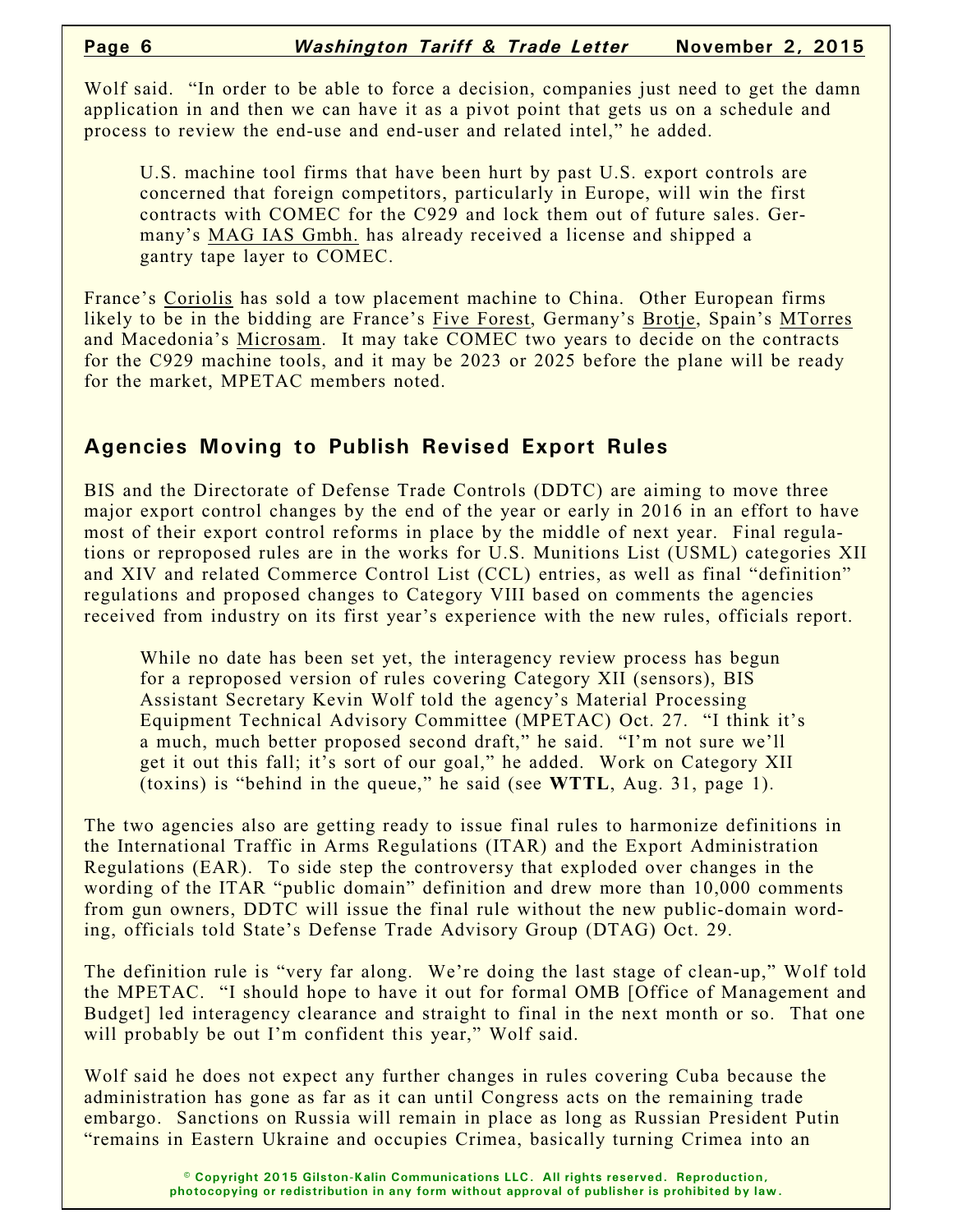#### **November 2, 2015** *Washington Tariff & Trade Letter* **Page 7**

economic dead zone," Wolf noted. "There has been a lot of enforcement, a lot of investigations, a lot of activity into items going to Russia that might have a military use or going to a military end-user," he reported. He acknowledged that there has been some confusion over controls on items going to oil exploration and production facilities because the U.S. and EU have been using Tariff Schedule B as the basis for controls.

BIS will not have to revise any rules as part of the U.S. commitment to lift nuclear sanctions on Iran as part of the implementation of the Iran nuclear deal, he said. "Because the sanctions are led by Treasury, it's one of those situations where they handle both exports and reexports. We will follow in their wake," Wolf explained.

## **CAFC Rejects Motion to Review Byrd Ruling**

The Court of Appeals for the Federal Circuit (CAFC) rejected without comment Oct. 30 motions for en banc rehearing or a panel rehearing of its decision to uphold the constitutionality of Byrd Amendment rules. Only Appellate Judge Evan Wallach, who had called for an en banc review in his dissent of the first ruling, issued another dissent disagreeing with his colleagues (see **WTTL**, June 1, page 2).

In its first May 19 decision, the CAFC affirmed a Court of International Trade (CIT) ruling that the retroactive application of the Continued Dumping and Subsidy Offset Act of 2000 (CDSOA) and distribution of funds to domestic firms that supported trade complaints did not violate the Due Process clause of the Fifth Amendment.

"Today, the court compounds an error that it first committed over six years ago when it held that the petition support requirement in the Byrd Amendment did not offend the First Amendment of the Constitution," Wallach wrote in his dissent in *Schaeffler Group USA, Inc., v. U.S.* He referred to *SKF,* the first case where the constitutionality question arose. "The court should overrule SKF, not only because it reached the wrong result, but also because it did so only by producing an untenable savings construction," he argued.

"Instead, we permit its error to persist as law, as well as reduce a complicated and constitutionally core inquiry about government control of protected speech into an exercise that asks only whether someone checked a particular box, with no judicial suspicion that real life might mandate a different result," Wallach asserted. One dispute in the case was over whether a U.S. producer could be denied a share of Byrd money distributions just because it had not formally said it supported an antidumping or countervailing duty petition in response to a questionnaire issued by the International Trade Commission.

# **State Advisors Call for New Committee to Review Regulations**

As export control reforms move closer toward their final stage and the melding of defense and commercial export controls, Commerce and State should consider creation of a new industry advisory committee that would review rules that have implications for both sides of industry, members of State's Defense Advisory Group (DTAG) suggested at their meeting Oct. 29. Because new rules and their implementation have broader implications, the two departments would benefit from industry advice that can look at the